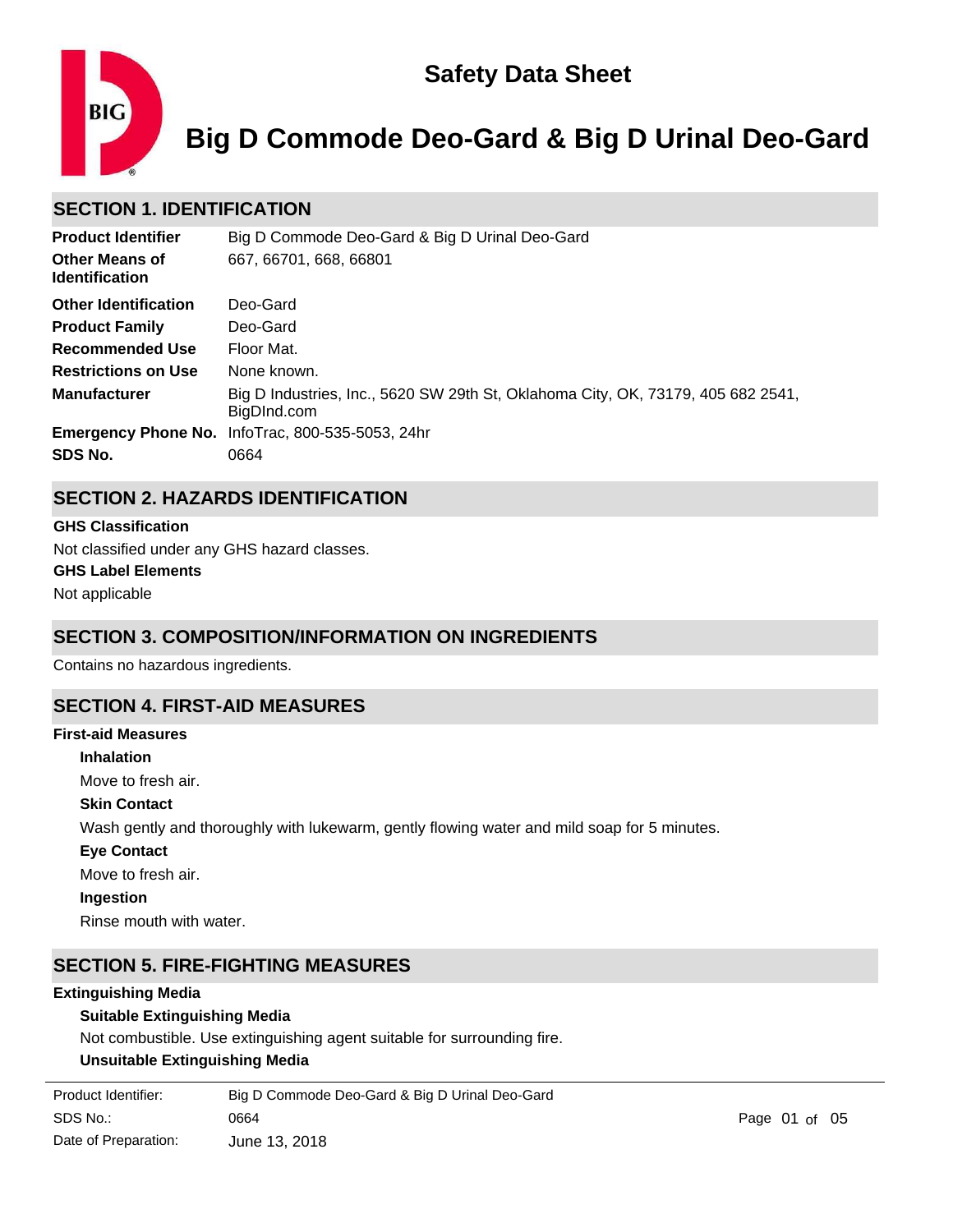#### Not applicable. **Specific Hazards Arising from the Chemical**

Can ignite if strongly heated.

This product presents no unusual hazards in a fire situation.

#### **Special Protective Equipment and Precautions for Fire-fighters**

No special precautions are necessary. Fire-fighters may enter the area if positive pressure SCBA and full Bunker Gear is worn.

# **SECTION 6. ACCIDENTAL RELEASE MEASURES**

### **Personal Precautions, Protective Equipment, and Emergency Procedures**

No special precautions are necessary.

#### **Environmental Precautions**

It is good practice to prevent releases into the environment.

#### **Methods and Materials for Containment and Cleaning Up**

No special clean-up methods are necessary.

# **SECTION 7. HANDLING AND STORAGE**

#### **Precautions for Safe Handling**

No special handling precautions are necessary. No special precautions are necessary.

#### **Conditions for Safe Storage**

Store in an area that is: cool, temperature-controlled, dry, ventilated.

# **SECTION 8. EXPOSURE CONTROLS/PERSONAL PROTECTION**

#### **Control Parameters**

Not available.

#### **Appropriate Engineering Controls**

The hazard potential of this product is relatively low. General ventilation is usually adequate.

### **Individual Protection Measures**

#### **Eye/Face Protection**

Not required if product is used as directed.

#### **Skin Protection**

Not required, if used as directed.

#### **Respiratory Protection**

**Upper/Lower Flammability or**

Not normally required if product is used as directed.

# **SECTION 9. PHYSICAL AND CHEMICAL PROPERTIES**

#### **Basic Physical and Chemical Properties**

| Appearance                          | Dark black - grey. Particle Size: Not applicable    |
|-------------------------------------|-----------------------------------------------------|
| Odour                               | Fragrant                                            |
| <b>Odour Threshold</b>              | Not available                                       |
| рH                                  | Not applicable                                      |
| <b>Melting Point/Freezing Point</b> | Not applicable (melting); Not applicable (freezing) |
| <b>Initial Boiling Point/Range</b>  | Not applicable                                      |
| <b>Flash Point</b>                  | Not applicable                                      |
| <b>Evaporation Rate</b>             | Not applicable                                      |

Not applicable (upper); Not applicable (lower)

| Product Identifier:  | Big D Commode Deo-Gard & Big D Urinal Deo-Gard |
|----------------------|------------------------------------------------|
| SDS No.:             | 0664                                           |
| Date of Preparation: | June 13, 2018                                  |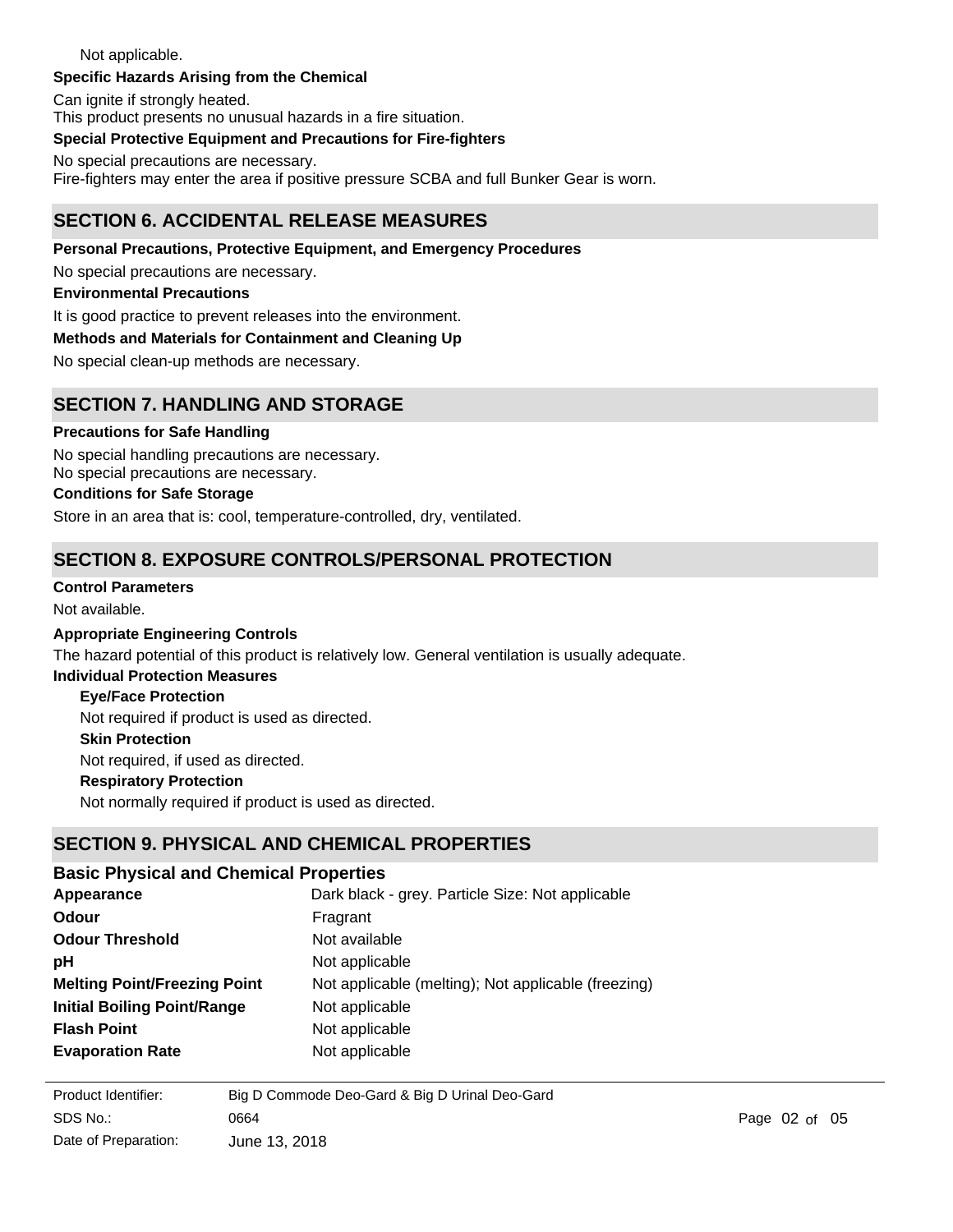| <b>Upper/Lower Flammability or</b><br><b>Explosive Limit</b> | Not applicable (upper); Not applicable (lower)             |
|--------------------------------------------------------------|------------------------------------------------------------|
| <b>Vapour Pressure</b>                                       | Not applicable                                             |
| Vapour Density (air = 1)                                     | Not applicable                                             |
| <b>Relative Density (water = 1)</b>                          | Not available                                              |
| <b>Solubility</b>                                            | Not applicable in water; Not applicable (in other liquids) |
| <b>Partition Coefficient,</b><br>n-Octanol/Water (Log Kow)   | Not applicable                                             |
| <b>Auto-ignition Temperature</b>                             | Not available                                              |
| <b>Decomposition Temperature</b>                             | Not available                                              |
| <b>Viscosity</b>                                             | Not applicable (kinematic)                                 |
| <b>Other Information</b>                                     |                                                            |
| <b>Physical State</b>                                        | Solid                                                      |
| <b>Molecular Formula</b>                                     | Not applicable                                             |
| <b>Molecular Weight</b>                                      | Not applicable                                             |
| <b>Bulk Density</b>                                          | Not available                                              |
| <b>Surface Tension</b>                                       | Not applicable                                             |
| <b>Critical Temperature</b>                                  | Not applicable                                             |
| <b>Electrical Conductivity</b>                               | Not available                                              |
| Vapour Pressure at 50 deg C                                  | Not applicable                                             |
| <b>Saturated Vapour Concentration</b>                        | Not applicable                                             |

### **SECTION 10. STABILITY AND REACTIVITY**

**Chemical Stability** Normally stable. **Conditions to Avoid** Not applicable. **Incompatible Materials** Not applicable. **Hazardous Decomposition Products** Not applicable. **Possibility of Hazardous Reactions** Not applicable. **Reactivity** Not applicable.

# **SECTION 11. TOXICOLOGICAL INFORMATION**

### **Likely Routes of Exposure**

LC50: Not applicable. LD50 (oral): Not applicable. **Skin Corrosion/Irritation** LD50 (dermal): Not applicable. **Acute Toxicity** Inhalation; skin contact.

No information was located.

SDS No.: Date of Preparation: 0664 Page 03 of 05 June 13, 2018 Product Identifier: Big D Commode Deo-Gard & Big D Urinal Deo-Gard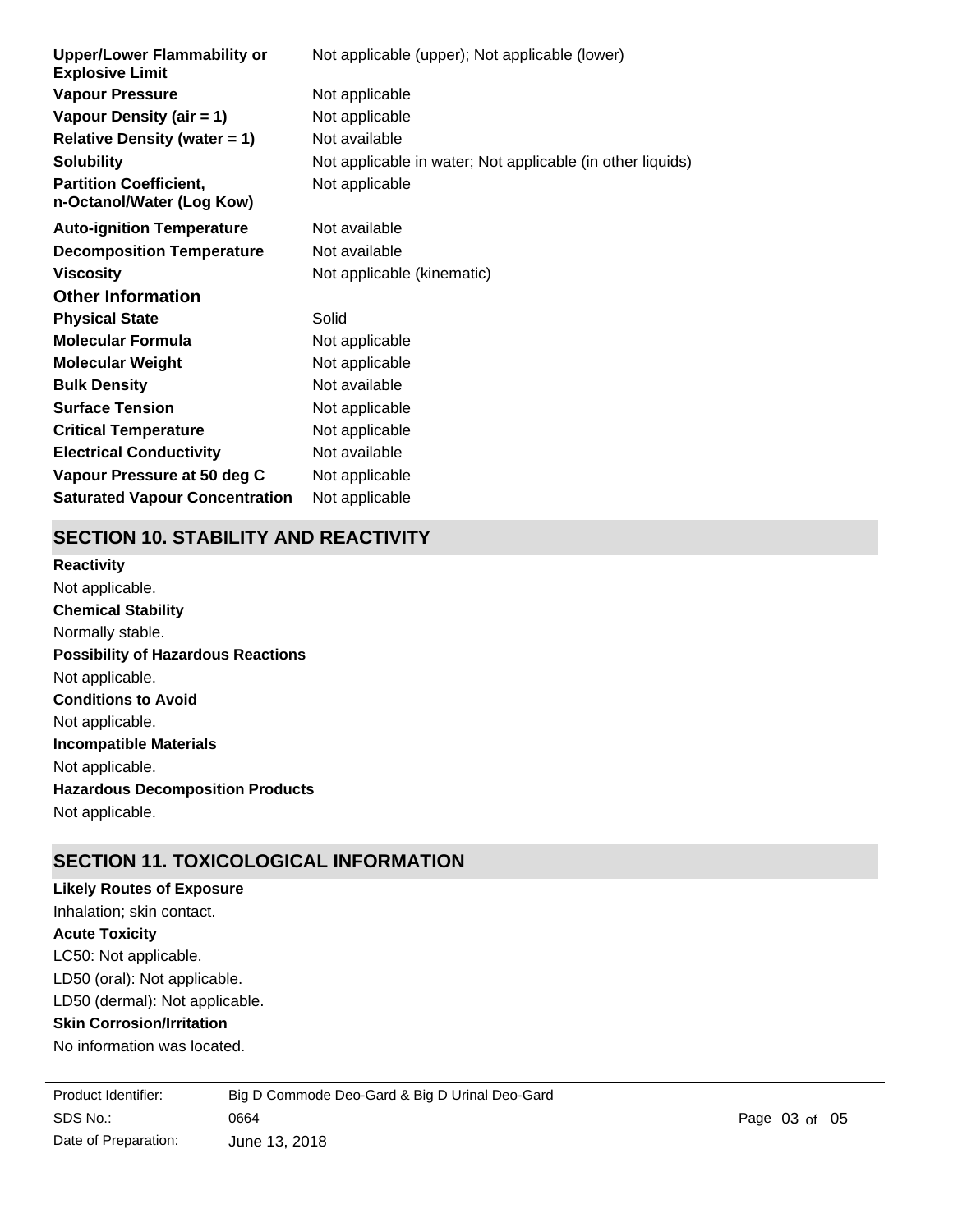#### **Serious Eye Damage/Irritation**

No information was located.

#### **STOT (Specific Target Organ Toxicity) - Single Exposure**

**Inhalation** No information was located. **Skin Absorption** No information was located. **Ingestion** No information was located. No information was located. **STOT (Specific Target Organ Toxicity) - Repeated Exposure Respiratory and/or Skin Sensitization** No information was located. **Carcinogenicity** Not a carcinogen. Not known to cause cancer. **Development of Offspring** No information was located. **Reproductive Toxicity** No information was located. **Germ Cell Mutagenicity** No information was located. **Interactive Effects** No information was located. **Sexual Function and Fertility**

# **SECTION 12. ECOLOGICAL INFORMATION**

Environmental information was not located.

# **SECTION 13. DISPOSAL CONSIDERATIONS**

#### **Disposal Methods**

This product is a non-hazardous waste.

# **SECTION 14. TRANSPORT INFORMATION**

Not regulated under Canadian TDG Regulations. Not regulated under US DOT Regulations.

**Special Precautions** Not applicable

# **for User Transport in Bulk According to Annex II of MARPOL 73/78 and the IBC Code**

Not applicable

# **SECTION 15. REGULATORY INFORMATION**

# **Safety, Health and Environmental Regulations**

### **Canada**

### **WHMIS Classification**

Not a WHMIS controlled product.

This product has been classified in accordance with the hazard criteria of the Controlled Products Regulations and

| Product Identifier:  | Big D Commode Deo-Gard & Big D Urinal Deo-Gard |               |  |
|----------------------|------------------------------------------------|---------------|--|
| SDS No.:             | 0664                                           | Page 04 of 05 |  |
| Date of Preparation: | June 13. 2018                                  |               |  |